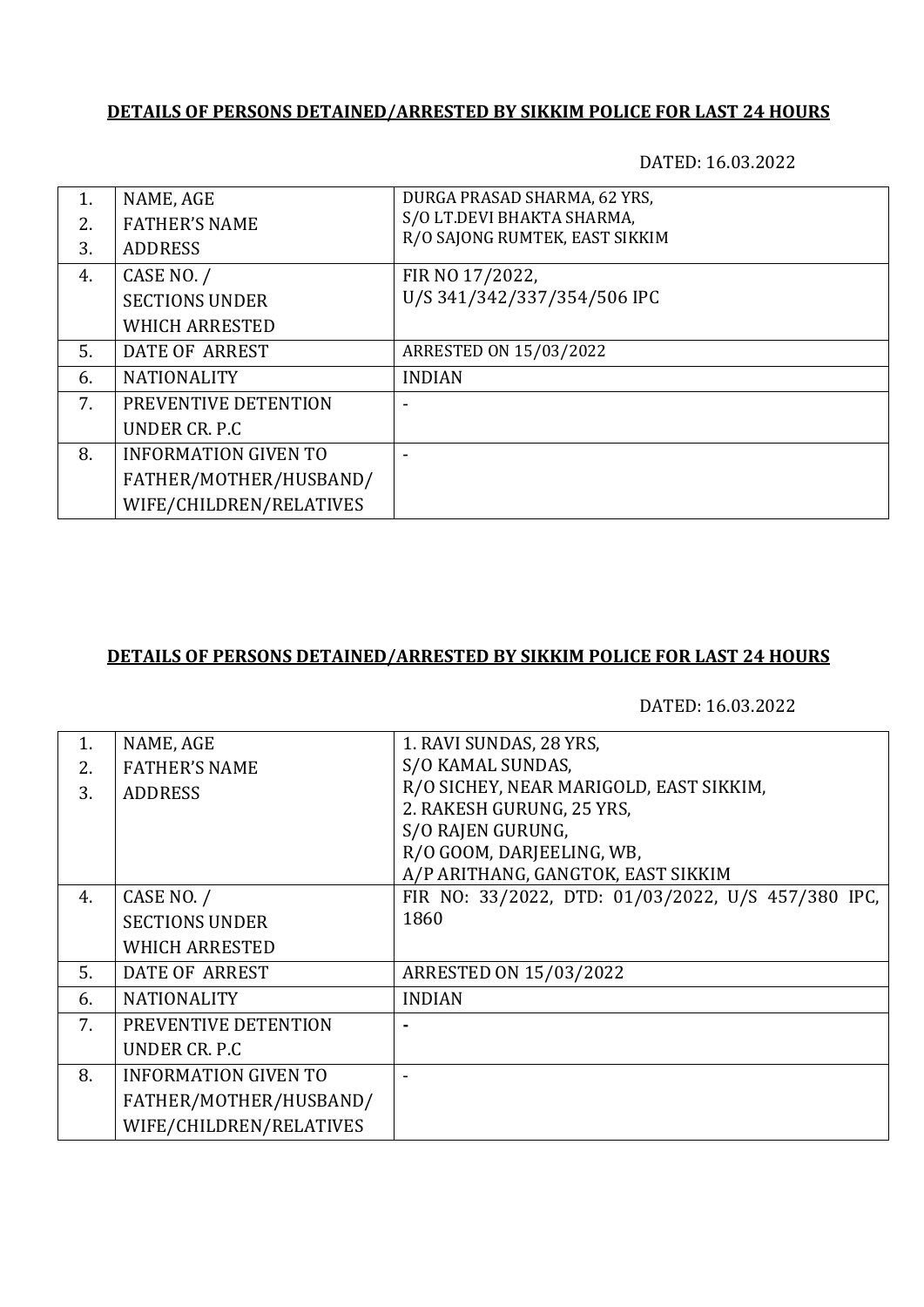DATED: 16.03.2022

| 1. | NAME, AGE                   | 1. BISHNU SHARMA, 23 YRS,        |
|----|-----------------------------|----------------------------------|
|    |                             |                                  |
| 2. | <b>FATHER'S NAME</b>        | S/O BINOD KR. SHARMA,            |
| 3. | <b>ADDRESS</b>              | R/O SICHEY, GANGTOK, EAST SIKKIM |
|    |                             |                                  |
|    |                             | 2. ANUP GURUNG, 22 YRS,          |
|    |                             | S/O CHABILAL GURUNG,             |
|    |                             | R/O RONGLI, EAST SIKKIM          |
| 4. | CASE NO. /                  | SADAR P.S CR.P.C CASE            |
|    | <b>SECTIONS UNDER</b>       |                                  |
|    | <b>WHICH ARRESTED</b>       |                                  |
| 5. | DATE OF ARREST              | BOTH DETAINED ON 15.03.2022      |
| 6. | <b>NATIONALITY</b>          | <b>INDIAN</b>                    |
| 7. | PREVENTIVE DETENTION        |                                  |
|    | UNDER CR. P.C.              | $U/S$ 41 CR.PC                   |
| 8. | <b>INFORMATION GIVEN TO</b> |                                  |
|    | FATHER/MOTHER/HUSBAND/      |                                  |
|    | WIFE/CHILDREN/RELATIVES     |                                  |

### **DETAILS OF PERSONS DETAINED/ARRESTED BY SIKKIM POLICE FOR LAST 24 HOURS**

| 1. | NAME, AGE                   | 1) TULSHI PRASAD UPADHAYA, 54 YRS, |
|----|-----------------------------|------------------------------------|
| 2. | <b>FATHER'S NAME</b>        | S/O KOL PRASAD UPADHAYA,           |
| 3. | <b>ADDRESS</b>              | R/O SILIGURI,                      |
|    |                             | 2) SANTOSH PRASAD, 42 YRS,         |
|    |                             | S/O UMASHANKER PRASAD,             |
|    |                             | R/O SIRWANI, SINGTAM.              |
| 4. | CASE NO. /                  | SINGTAM PS CR.P.C CASE             |
|    | <b>SECTIONS UNDER</b>       |                                    |
|    | <b>WHICH ARRESTED</b>       |                                    |
| 5. | DATE OF ARREST              | BOTH DETAINED ON 15.03.2022        |
| 6. | <b>NATIONALITY</b>          | <b>INDIAN</b>                      |
| 7. | PREVENTIVE DETENTION        | U/S 41 CR.P.C                      |
|    | UNDER CR. P.C.              |                                    |
| 8. | <b>INFORMATION GIVEN TO</b> |                                    |
|    | FATHER/MOTHER/HUSBAND/      |                                    |
|    | WIFE/CHILDREN/RELATIVES     |                                    |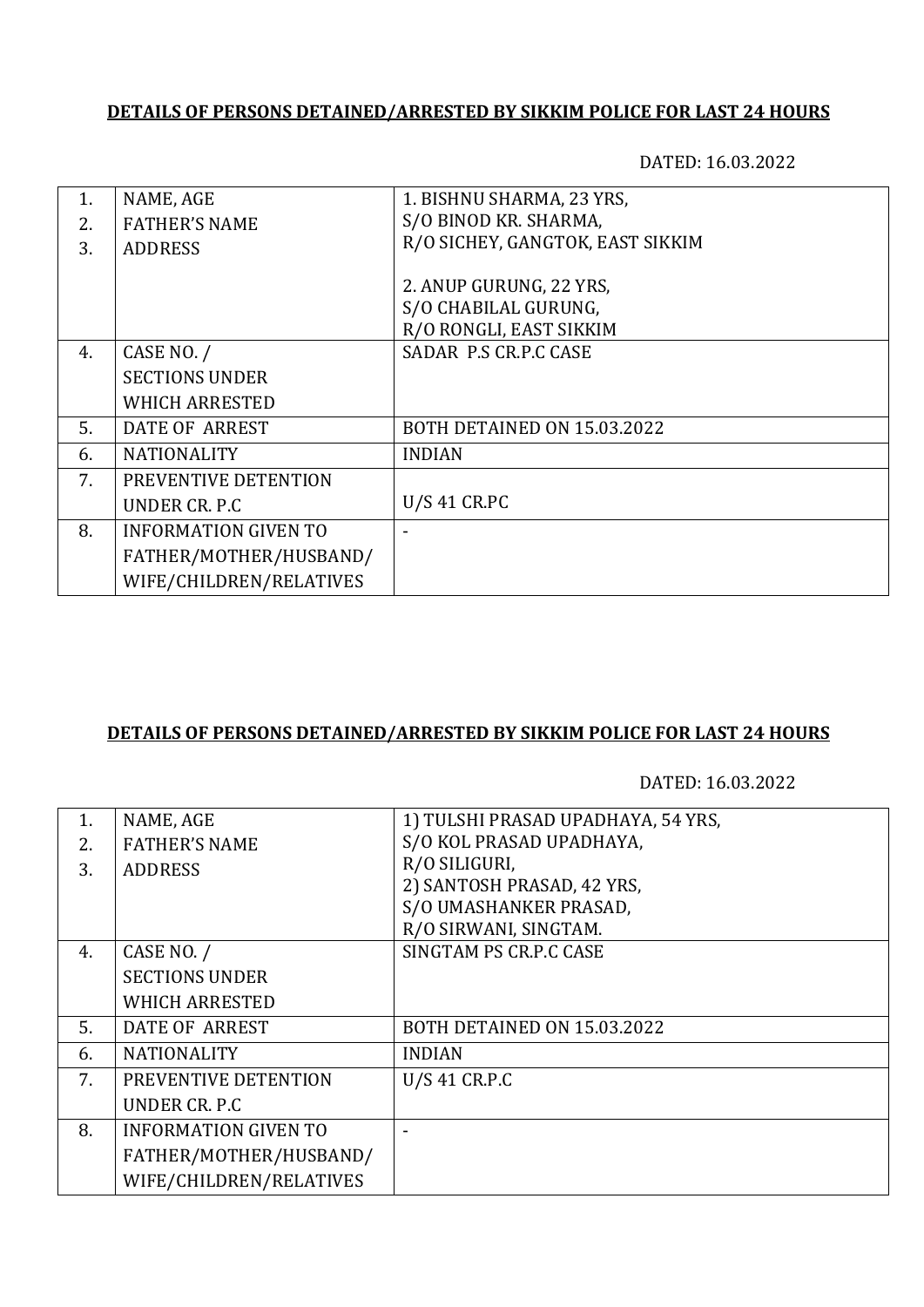DATED: 16.03.2022

| 1.  | NAME, AGE                   | ROSHAN KUMAR GUPTA, AGED 30YEARS, |
|-----|-----------------------------|-----------------------------------|
| 2.5 | <b>FATHER'S NAME</b>        | S/O DEW NARAYAN GUPTA,            |
| 3.  | <b>ADDRESS</b>              | R/O KALBARA, BIHAR,               |
|     |                             | A/P MAJHIGOAN SOUTH SIKKIM        |
| 4.  | CASE NO. /                  | <b>JORETHANG PS CR.P.C CASE</b>   |
|     | <b>SECTIONS UNDER</b>       |                                   |
|     | <b>WHICH ARRESTED</b>       |                                   |
| .5. | DATE OF ARREST              | <b>DETAINED ON 15.03.2022</b>     |
| 6.  | <b>NATIONALITY</b>          | <b>INDIAN</b>                     |
| 7.  | PREVENTIVE DETENTION        |                                   |
|     | UNDER CR. P.C.              | U/S 41 CR.P.C                     |
| 8.  | <b>INFORMATION GIVEN TO</b> |                                   |
|     | FATHER/MOTHER/HUSBAND/      |                                   |
|     | WIFE/CHILDREN/RELATIVES     |                                   |
|     |                             |                                   |

## **DETAILS OF PERSONS DETAINED/ARRESTED BY SIKKIM POLICE FOR LAST 24 HOURS**

| 1. | NAME, AGE                   | PASSANG TAMANG, AGE 34 YEARS, |
|----|-----------------------------|-------------------------------|
| 2. | <b>FATHER'S NAME</b>        | S/O DHAN SINGH TAMANG,        |
| 3. | <b>ADDRESS</b>              | R/O MAMLAY, SOUTH SIKKIM,     |
| 4. | CASE NO. /                  | NAMCHI PS SPA ACT CASE        |
|    | <b>SECTIONS UNDER</b>       |                               |
|    | <b>WHICH ARRESTED</b>       |                               |
| 5. | DATE OF ARREST              | <b>DETAINED ON 15.03.2022</b> |
| 6. | <b>NATIONALITY</b>          | <b>INDIAN</b>                 |
| 7. | PREVENTIVE DETENTION        | U/S 169 SP ACT, 2008          |
|    | UNDER CR. P.C.              |                               |
| 8. | <b>INFORMATION GIVEN TO</b> |                               |
|    | FATHER/MOTHER/HUSBAND/      |                               |
|    | WIFE/CHILDREN/RELATIVES     |                               |